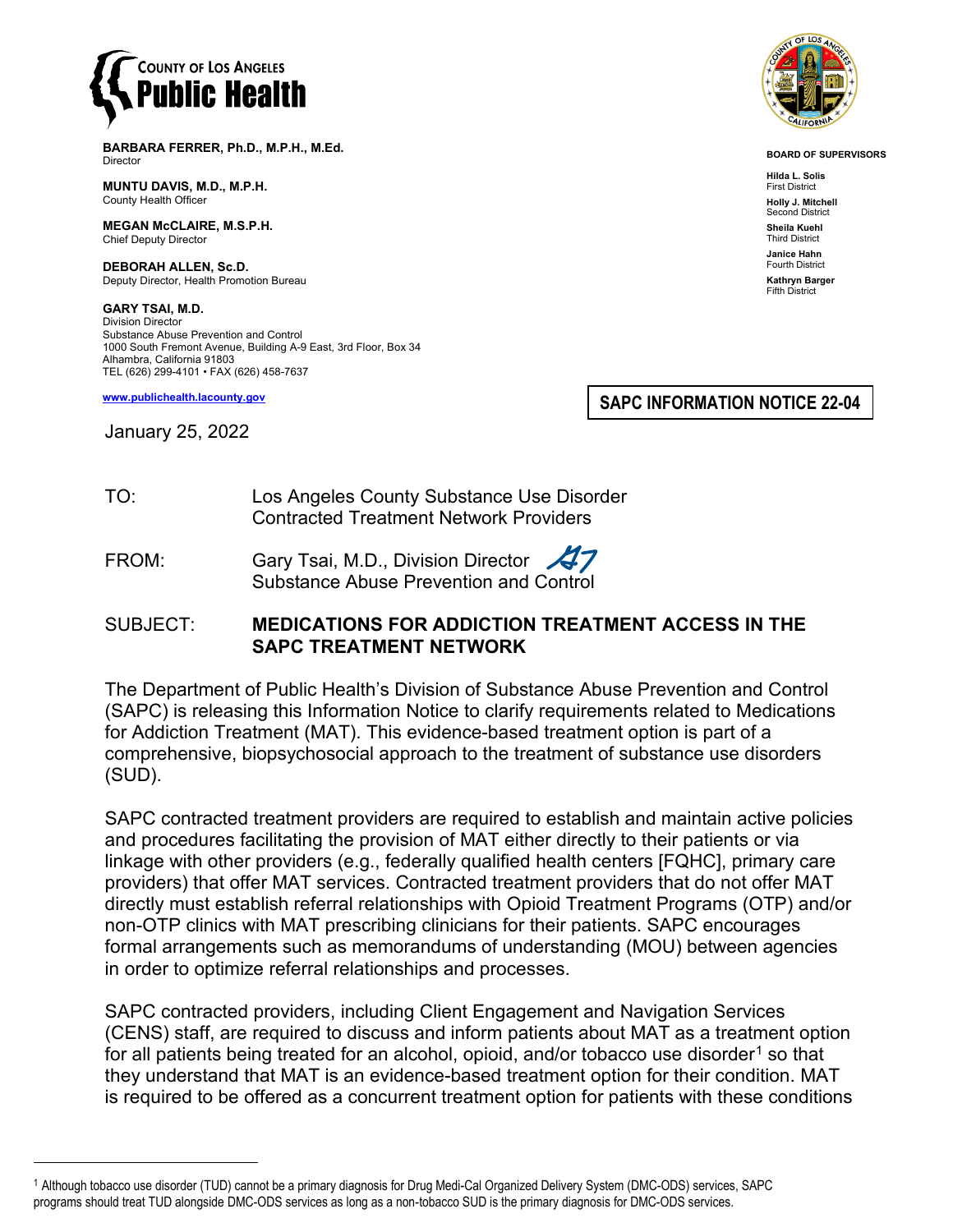SAPC IN 22-04 January 25, 2022 Page 2 of 5

at all levels of care and settings across the specialty SUD system. The passive or active discouragement of the use of MAT is contrary to both SAPC policy and to the science of effective SUD treatment.

SAPC providers should identify if and where patients currently receive primary care, mental health care, and/or other medical services and obtain an authorization form signed by the patient or parent/guardian (when appliable) to facilitate coordination of MAT care with other prescribing clinicians involved in the patient's care. MAT should be offered to patients of all ages where clinically appropriate, supported by the American Academy of Pediatric Policy Statement available here: [http://publications.aap.org/pediatrics/article](http://publications.aap.org/pediatrics/article-lookup/doi/10.1542/peds.2016-1893)[lookup/doi/10.1542/peds.2016-1893.](http://publications.aap.org/pediatrics/article-lookup/doi/10.1542/peds.2016-1893) The laws regarding parental consent and the provision of healthcare of minors are discussed here: [http://teenhealthlaw.org/consent.](http://teenhealthlaw.org/consent)

| <b>Opioid Use</b><br><b>Disorder (OUD)</b>                          | <b>Alcohol Use</b><br><b>Disorder (AUD)</b> | <b>Tobacco Use</b><br>Disorder (TUD) <sup>1</sup>                                     |
|---------------------------------------------------------------------|---------------------------------------------|---------------------------------------------------------------------------------------|
| Methadone<br>(only available via OTPs<br>for the indication of OUD) | <b>Oral Naltrexone</b>                      | <b>Bupropion</b><br>(Zyban or Wellbutrin)                                             |
| Buprenorphine<br>(Suboxone, Subutex,<br>Zubsolv, Sublocade, etc)    | Injectable Naltrexone<br>(Vivitrol)         | Varenicline<br>(Chantix)                                                              |
| Injectable Naltrexone<br>(Vivitrol)                                 | <b>Disulfiram</b><br>(Antabuse)             | Nicotine Replacement<br>Therapy<br>(patch, gum, lozenge,<br>inhaler, and nasal spray) |
| Naloxone $2$<br>(Narcan)                                            | Acamprosate<br>(Campral)                    |                                                                                       |

## **Table 1: Different Types of Medications for Addiction Treatment**

<sup>1</sup> Tobacco use disorder (TUD) cannot be a primary diagnosis for Drug Medi-Cal Organized Delivery System (DMC-ODS) services, but SAPC programs should treat TUD alongside DMC-ODS services as long as a non-tobacco SUD is the primary diagnosis for DMC-ODS services. Given the high co-occurrence of TUD and other SUDs, tobacco use can be a topic for patient education groups, included as part of risk reduction groups and individual counseling services, and as part of a patient's overall treatment for the primary substance use disorder.

<sup>2</sup> Naloxone should be prescribed and/or distributed to patients with opioid, stimulant, sedative and other use disorders where patients are at risk for opioid overdose.

The clinic and pharmacy pathways for access to MAT for patients receiving SUD treatment in SAPC's specialty SUD system varies based on the patient's financial eligibility, as follows:

**Process for Accessing MAT as a Medi-Cal Enrolled Beneficiary** (including individuals whose Medi-Cal benefits are active and being transferred from another county)

• SAPC non-OTP prescribing clinician writes a prescription for MAT. Patient goes to a community pharmacy that bills Medi-Cal to dispense the prescription. *SAPC recommends that the provider contact the community pharmacy to confirm that it has the prescribed MAT in stock.*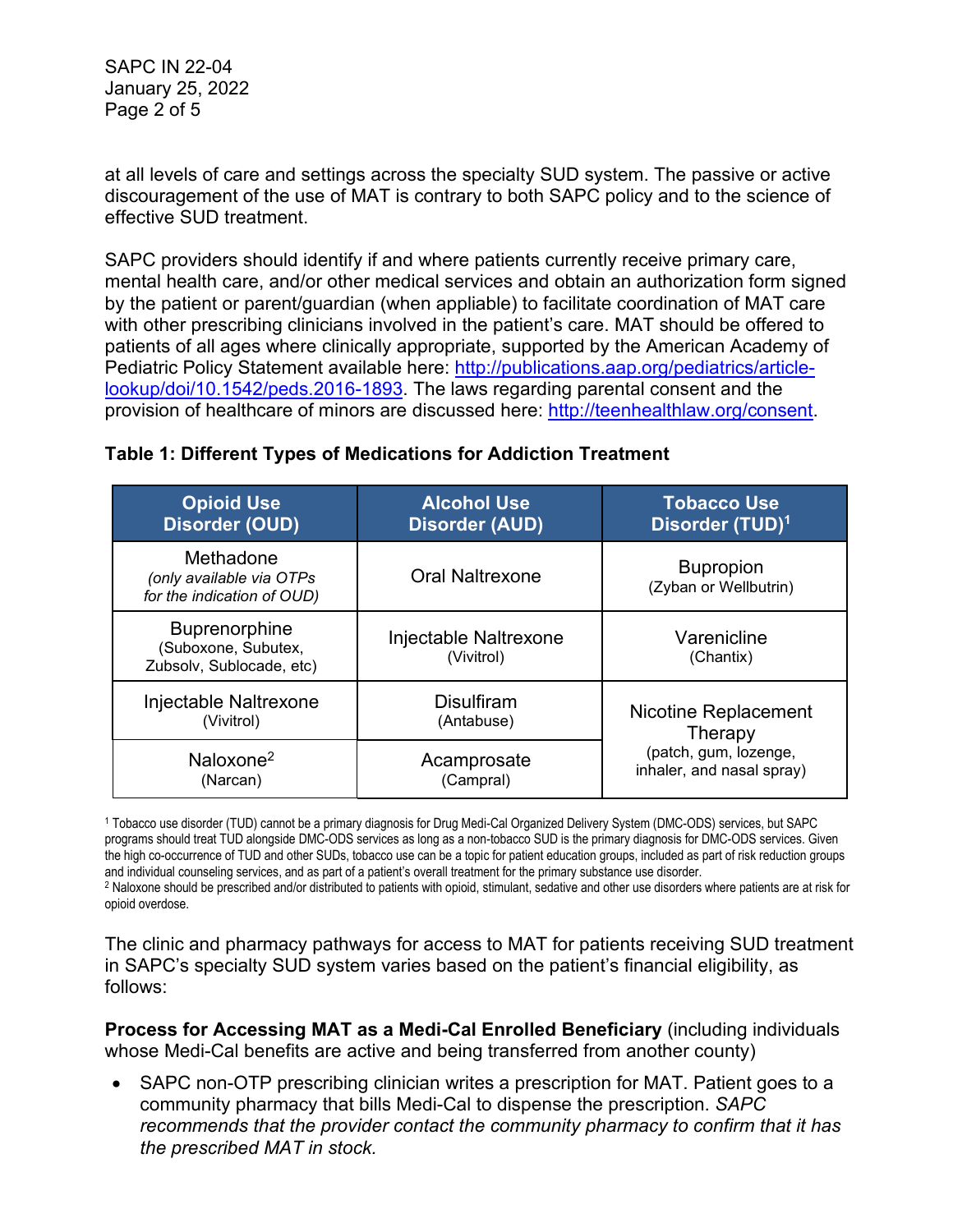- SAPC providers who do not have an available prescribing clinician should consider these alternative pathways to establish MAT access for Medi-Cal beneficiaries:
	- A. SAPC non-OTP provider refers the patient to another clinic or service that prescribes MAT. Los Angeles County community clinics that prescribe MAT are listed here: [https://LosAngelesMAT.org.](https://losangelesmat.org/)

**- OR –**

B. SAPC non-OTP provider refers the patient with an OUD to enroll in a SAPCcontracted OTP. SAPC-contracted OTPs are listed on the Service and Bed Availability Tool (SBAT) as listed here: [http://sapccis.ph.lacounty.gov/sbat.](http://sapccis.ph.lacounty.gov/sbat)

# **Process for Accessing MAT as a My Health LA (MHLA) Enrollee**

Uninsured patients who do not qualify for public insurance such as full-scope Medi-Cal can access MAT through the Los Angeles County Department of Health Services' (DHS) MHLA program. They must first be enrolled in MHLA and then can receive medications through MHLA-contracted pharmacies.

### To Enroll a Patient in MHLA

Patients eligible for MHLA can call the MHLA Member Services line at 844-744-6452 to start MHLA enrollment, or patients can call or visit a MHLA community clinic directly. The eligible patient will need to complete MHLA enrollment either in-person or by phone through a MHLA community clinic, which are listed here:<http://dhs.lacounty.gov/mhla> (How to Find a Clinic).

### MHLA Eligibility

- 26 years and older
- Uninsured and unable to qualify for public insurance
- Reside in Los Angeles County
- Low-income (currently defined as an annual income of less than 138% of the federal poverty level)

SAPC providers that believe that a patient is already enrolled in MHLA but need to confirm should email [myhealthla@dhs.lacounty.gov](mailto:myhealthla@dhs.lacounty.gov) or call MHLA's administrative office at 626-525-5789.

## Prescribing MAT to MHLA Enrollees

- MHLA enrollees can be prescribed MAT by a SAPC providers' prescribing clinician even if the SAPC provider and clinician are not directly contracted with MHLA.
	- 1. Confirm that the MHLA's formulary covers the specific MAT prescription on the MHLA Drug Formulary available here: [http://dhs.lacounty.gov/my-health-](http://dhs.lacounty.gov/my-health-la/pharmacy)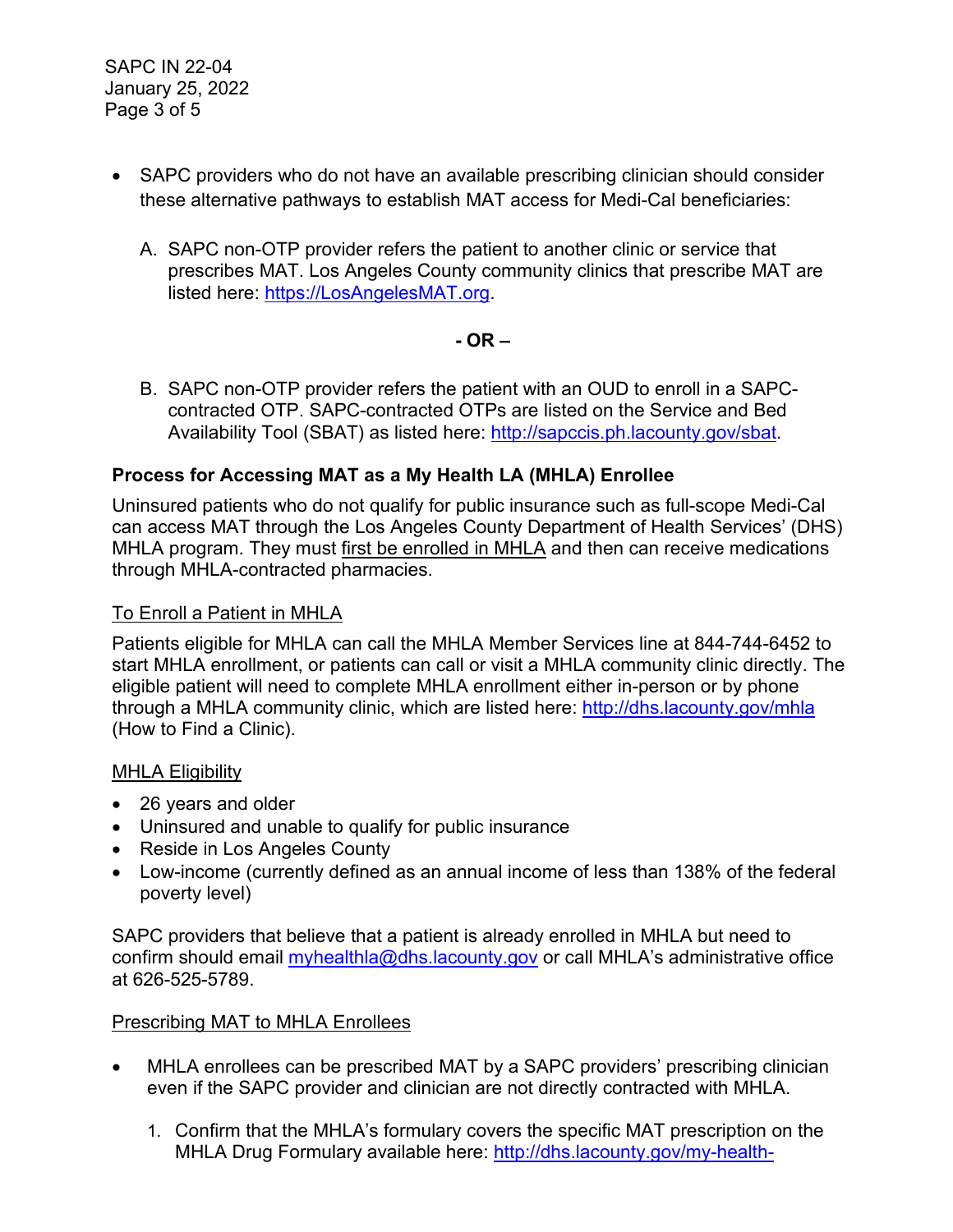SAPC IN 22-04 January 25, 2022 Page 4 of 5

> [la/pharmacy.](http://dhs.lacounty.gov/my-health-la/pharmacy) MHLA covers naloxone as well as most type of MAT including: buprenorphine-naloxone, oral naltrexone, and bupropion.

## *IMPORTANT*:

For injectable naltrexone (Vivitrol®), the SAPC provider must assist the patient with enrollment in the manufacturer's co-pay program (available via <http://od.vivitrol.com/co-pay-savings-program> for patients with OUD and <http://www.vivitrol.com/alcohol-dependence/co-pay-savings-program> for patients with AUD). If co-pay program application is denied, refer patient to their MHLA community clinic for follow up and provide the co-pay application denial letter/notice. The patient's assigned MHLA clinic will then need to complete and submit a MHLA Naltrexone (Vivitrol®) Prior Authorization (PA) Form, available via <http://dhs.lacounty.gov/my-health-la/pharmacy> (Prior Authorization Forms), to DHS Pharmacy Affairs (by email: [priorauth@dhs.lacounty.gov](mailto:priorauth@dhs.lacounty.gov) or by fax: 310-669-5609) for coverage consideration.

- 2. SAPC non-OTP providers' prescribing clinician writes MAT prescription for a MHLA enrollee.
- 3. SAPC non-OTP provider refers the patient to a MHLA-contracted pharmacy which bills MHLA to dispense the prescription. Find a MHLA-contracted pharmacy here: [http://www.ventegra.com/MHLA.](http://www.ventegra.com/MHLA) *SAPC recommends that the provider contact the community pharmacy to confirm that it has the prescribed MAT in stock.*
- SAPC providers who do not have an available prescribing clinician should consider these alternative pathways to establish MAT access for MHLA enrollees:
	- A. SAPC provider refers the patient to a MHLA community clinic or service that prescribes MAT. MHLA clinics that prescribe MAT are listed here: [https://LosAngelesMAT.org.](https://losangelesmat.org/)

### **- OR -**

B. SAPC non-OTP provider refers the patient with an OUD to enroll in a SAPCcontracted OTP. SAPC-contracted OTPs are listed on the SBAT: [http://sapccis.ph.lacounty.gov/sbat.](http://sapccis.ph.lacounty.gov/sbat)

### **Process for Accessing MAT as a Los Angeles County Department of Health Services Primary Care Patient Without Medi-Cal**

Los Angeles County residents who are low-income, who are uninsured, and who are unable to qualify for public insurance also can be assigned to DHS for primary care at a DHS clinic (instead of enrolling in MHLA and getting care at a MHLA community clinic). Uninsured patients without Medi-Cal who are already receiving DHS primary care should be referred to a DHS-operated hospital or clinic to receive a prescription for MAT that will also need to be filled via a DHS-operated pharmacy.